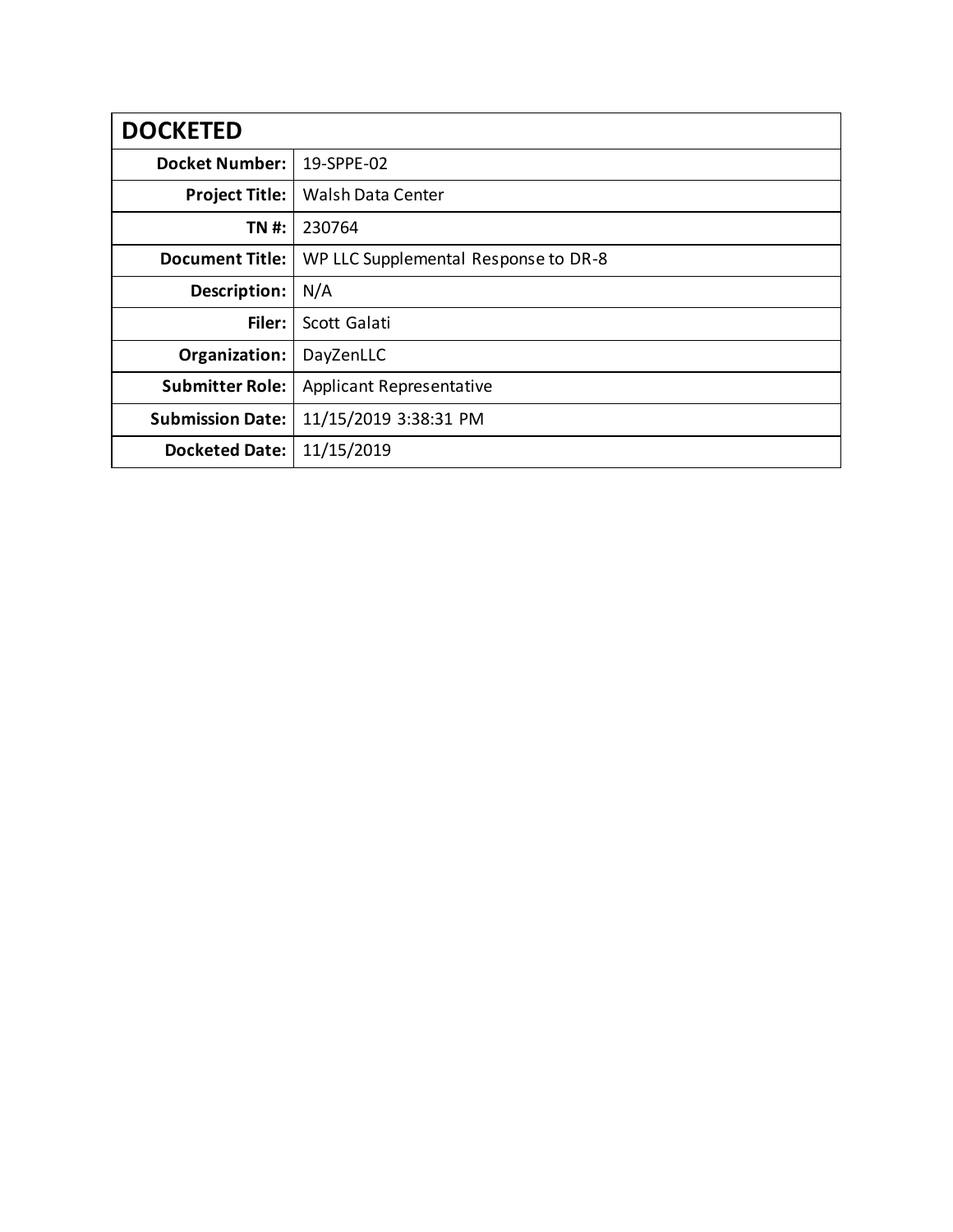# SUPPLEMENTAL RESPONSES TO CEC STAFF DATA REQUEST SET 1 (DR - 8)

Walsh Backup Generating Facility (19-SPPE-02)

SUBMITTED TO: CALIFORNIA ENERGY COMMISSION SUBMITTED BY: 651 Walsh Partners, LLC

**November 2019**

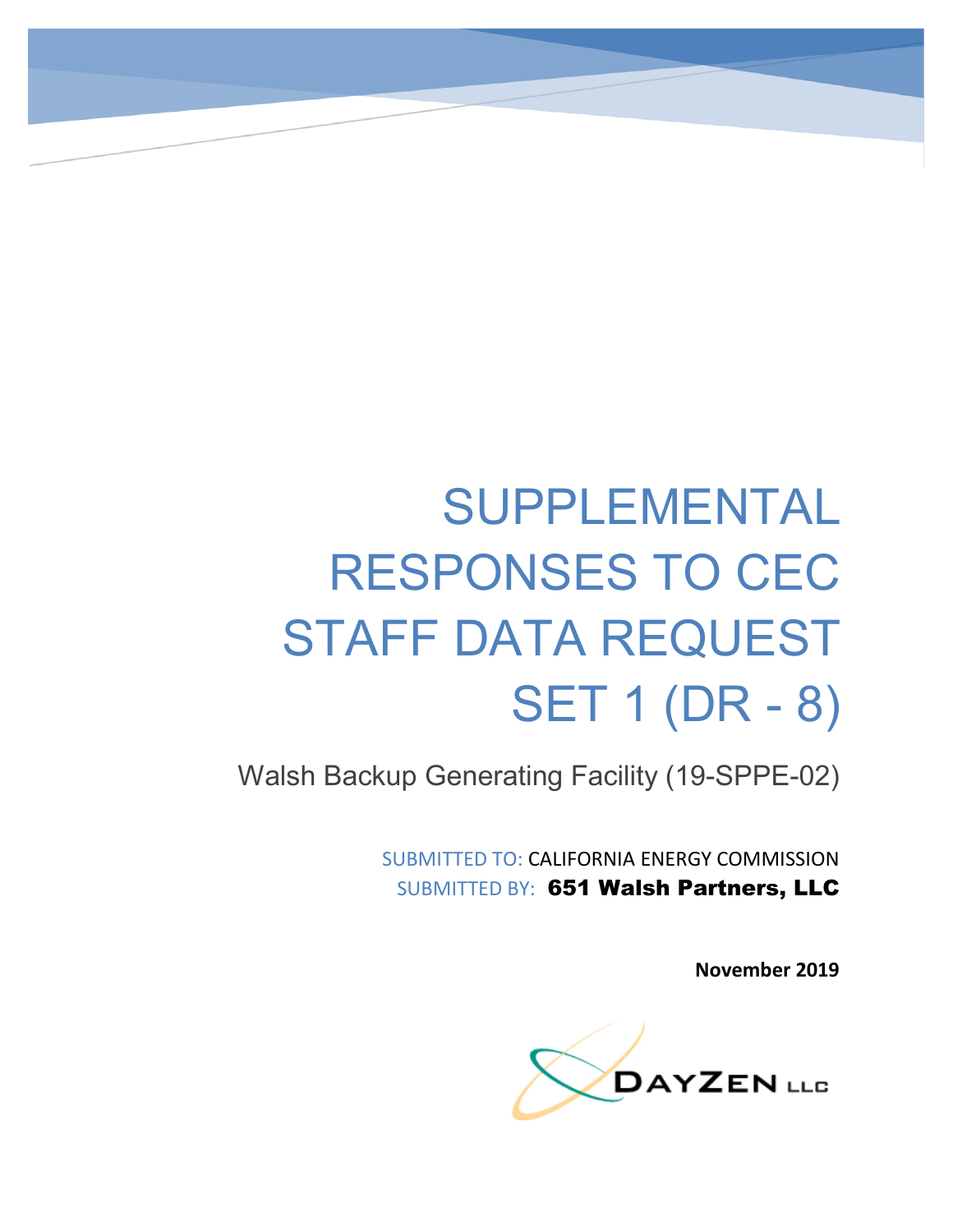## **WP, LLC'S SUPPLEMENTAL RESPONSE TO CEC DATA REQUEST SET 1 (DR-8) WALSH BACKUP GENERATING FACILITY (19-SPPE-02)**

### **INTRODUCTION**

Attached is 651 Walsh Partner, LLC's (WP, LLC) supplemental response to California Energy Commission (CEC) Staff Data Request Set No. 1, Data Request 8. For context the text of the Background and Data Request precede each Data Response.

#### **AIR QUALITY**

#### **BACKGROUND CUMULATIVE AIR QUALITY IMPACTS**

**The application does not include a complete cumulative air quality modeling analysis. The cumulative analysis should include all reasonably foreseeable new projects with a potential to emit 5 tons per year or more and located within a 6 mIle radius of WDC. This includes all projects that have received construction permits but are not yet operational and those that are either in the permitting process or can be expected to be in permitting in the near future.**

**A complete cumulative impacts analysis should identify all existing and planned stationary sources that affect the baseline conditions and consider them in the modeling effort. Staff needs a cumulative modeling analysis, or additional justification why an air quality cumulative modeling analysis is not needed for this project, to complete the staff analysis for cumulative air quality impacts.**

#### **DATA REQUESTS**

8. Please provide the cumulative impact modeling analysis, including WDC and other identified new and planned projects within 6 miles of the WDC site.

#### **RESPONSE TO DATA REQUEST 8**

WP, LLC requested information from the Bay Area Air Quality Management District (District) that would be necessary to conduct the cumulative air quality impact modelling analysis outlined by Staff. The BAAQMD will not provide information on new facilities not yet permitted or operational until after the final permit is obtained for those projects. As noted, new applications with the requested emissions limits can be quite different than the final permit allows and the BAAQMD does not want to provide incomplete/unfinished data. Therefore, WP, LLC cannot perform the analysis outlined by Staff. However, WP, LLC does not believe the analysis outlined by Staff is the only method by which the Commission can analyse whether project operations would result in a cumulatively considerable net increase of any criteria pollutant and whether this impact would be significant.